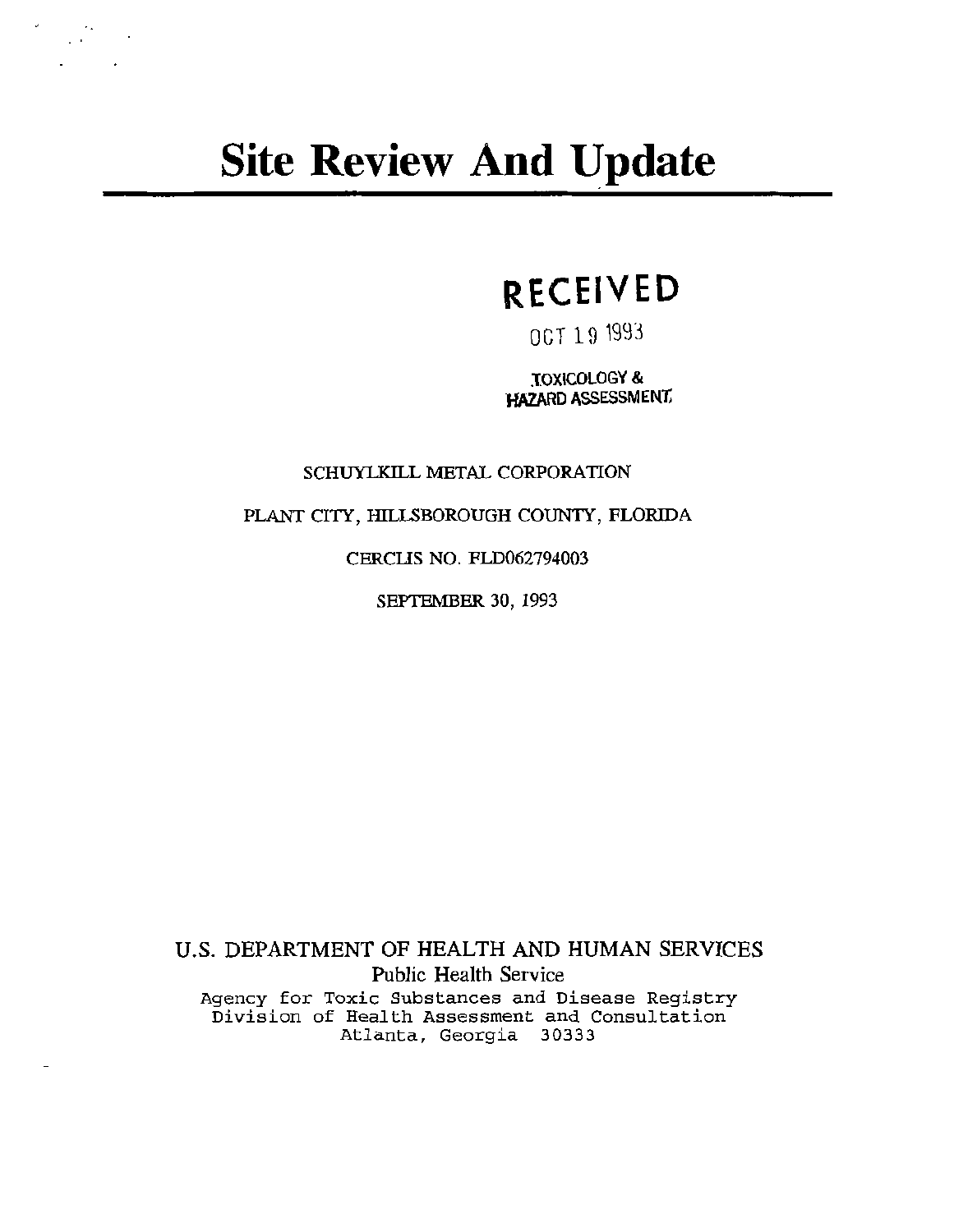#### **Site Review and Update: A Note of Explanation**

*.t* ..... . .

 $\mathbb{R}$ 

The purpose of the Site Review and Update is to discuss the current status of a hazardous waste site and to identify future ATSDR activities planned for the site. The SRU is generally reserved to update activities for those sites for which public health assessments have been previously prepared (it is not intended to be an addendum to a public health assessment). The SRU, in conjunction with the ATSDR Site Ranking Scheme, will be used to determine relative priorities for future ATSDR public health actions.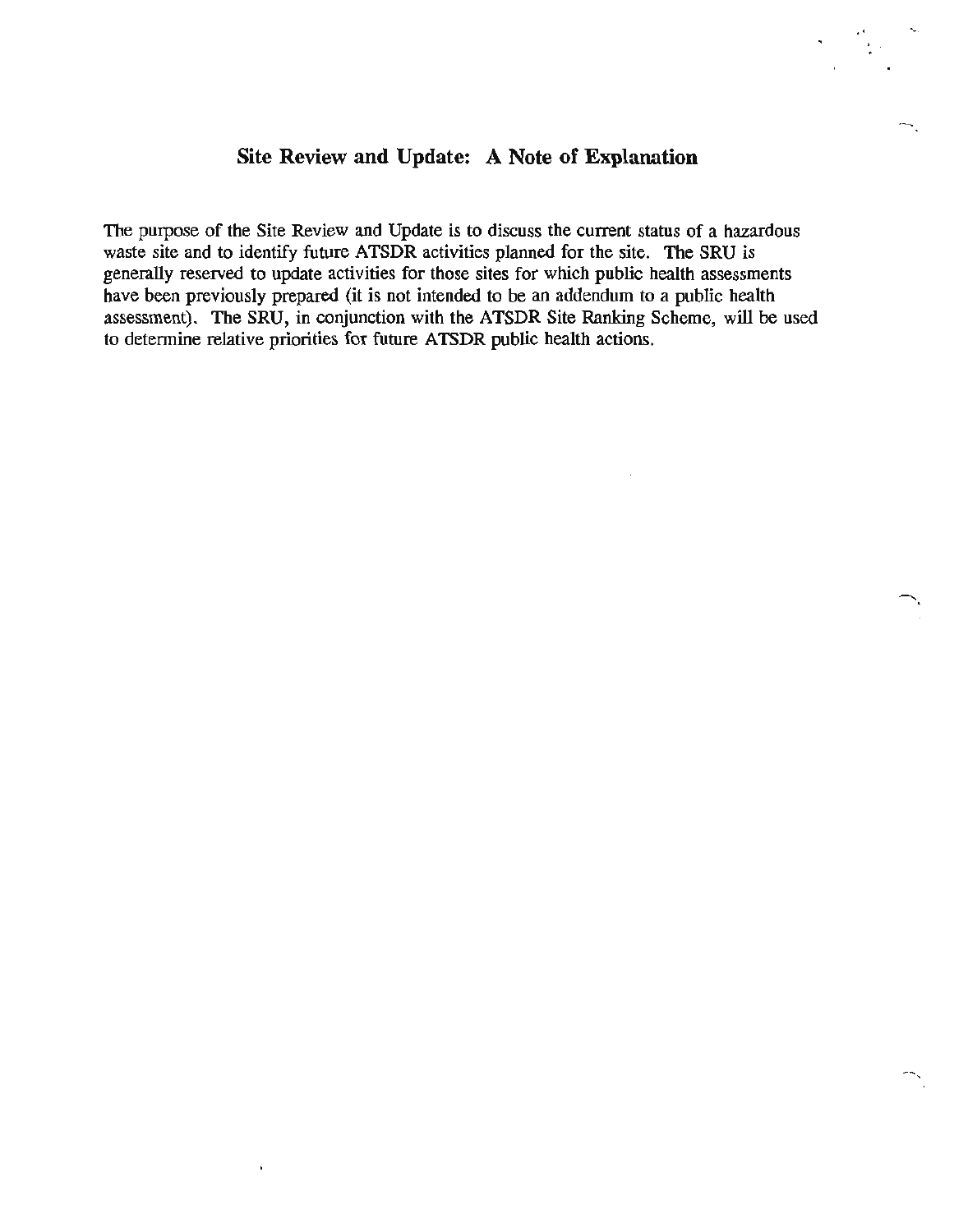#### SITE REVIEW AND UPDATE

 $\sigma_{\rm{eff}}=100$  km s  $^{-1}$  $\Delta \sim 10^{11}$  km s  $^{-1}$ 

 $\sim$ 

### SCHUYLKILL METAL CORPORATION PLANT CITY, HILLSBOROUGH COUNTY, FLORIDA CERCLIS NO. FLD062794003

Prepared by:

The Florida Department of Health and Rehabilitative Services Under a Cooperative Agreement With the Agency for Toxic Substances and Disease Registry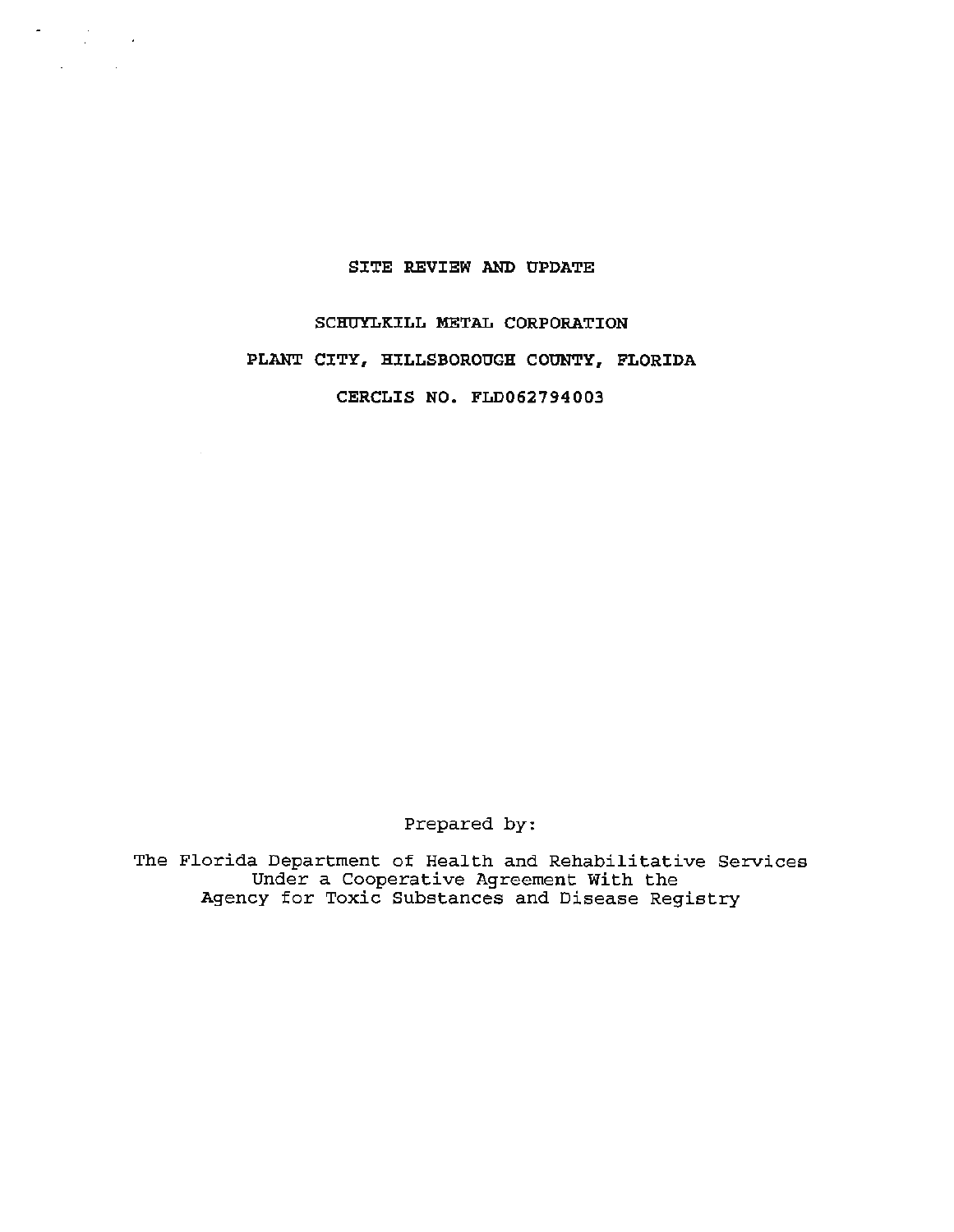#### SUMMARY OF BACKGROUND AND HISTORY

The Schuylkill Metals Corporation (SMC) National Priorities List site is at 402 South Woodrow Wilson Street in the southwestern portion of Plant City, Hillsborough County, Florida (Figures 1 and 2) . The site is irregularly shaped and covers about 17.4 acres. It is bounded on the north by undeveloped land and a railroad line, on the east by an oil distribution terminal and a residential area, on the south by additional residences and agricultural pastureland, and on the west by agricultural land and a few houses (Figure 3) . SMC operated from 1972 to 1986 as a facility for recovering lead from discarded lead-acid storage batteries. Initially, the battery casings were chipped and used as fill in the central processing area. The sulfuric acid electrolyte was also disposed of on-site in a 2.2 acre unlined holding pond<br>following neutralization with lime or ammonia. Later, both of following neutralization with lime or ammonia. these waste materials were reclaimed and marketed.

Contractors for the potentially responsible party (PRP) have analyzed samples of soil, sediment, surface water, and groundwater from the site. Their findings indicate that lead, antimony and arsenic are at levels of concern in on-site soil, sediments, surface water, and shallow groundwater. High levels of sulfate also occur in the on-site surface water (maximum 2.9-06 micrograms per liter  $[\mu g/L]$ ) and shallow groundwater (maximum 1.8<sup>-09</sup>  $\mu g/L$ ). Intermediate groundwater at the site is separated from the surficial aquifer by a thick confining layer and is not contaminated.

The Health Assessment (HA), prepared by the Florida Department of Health and Rehabilitative Services (Florida HRS) in 1989, concluded that the site was of public health concern because of exposure to hazardous substances. The HA found that exposure to lead, nickel and sulfate in groundwater may have occurred through ingestion, and that exposure to lead in surface soil may have occurred through skin contact, inhalation, and incidental ingestion. performing remediation at the site may also be exposed via these same media . Recommendations included additional testing of offsite groundwater and surface soil, and providing appropriate protective equipment to remediation workers.

The SMC site was placed on the NPL September 1, 1983. A remedial investigation of this site and a feasibility study of remedial<br>alternatives have been prepared. A Record of Decision (ROD) alternatives have been prepared. relating to cleanup of the site was. signed on September 28, 1990 and a Consent Decree between EPA and Schuylkill Metals was issued in March 1991. This decree required Schuylkill Metals and other PRPs to fund and perform remedial work at the site in conformity with the ROD. This work includes: 1) excavation of process area soils and sediments from the ditch, 2) separation of soils and debris, and processing of debris for recycling, 3) chemical fixation of soils and sediments, 4) treatment of surface waters and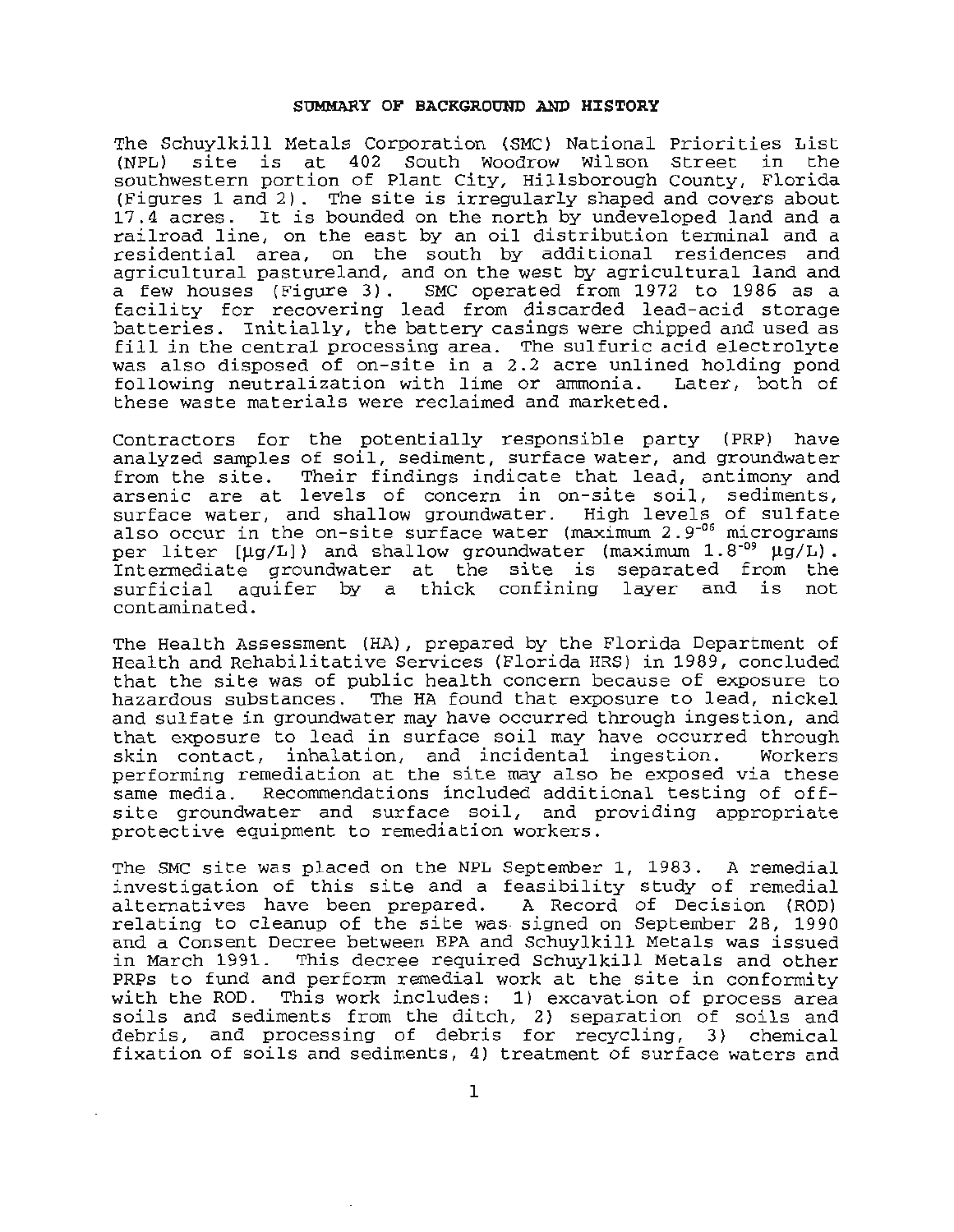groundwater by ion medium filtration, 5} flooding, fencing and biomonitoring of the east and west marshes, and 6} replacement of impacted wetland areas on a one-for-one basis. No community health concerns were identified in the 1989 HA, and we have been unable to identify any community interest in the site.

#### CURRENT CONDITIONS OF SITE

On September *9,* 1993, Bruce Tuovila, Florida HRS, and Chuck Heintz of the Hillsborough County Environmental Protection Commission toured the site with a representative of the company performing the remediation work. The site is in a residential/light agricultural area on the southwest side of Plant City. It is bordered on the north by undeveloped land and a railroad line, on the east by an oil distribution terminal and a residential area, on the south by residences and agricultural pastureland, and on the west by agricultural land and a few houses. About 7, 000 people live within agricultural rand and a rew houses. About 7,000 people live within<br>one mile of the site. The site is secured on all sides by a chainlink fence topped with barbed wire and posted with warning signs. Preparations are currently underway to begin remediation of the site. We observed trucks and heavy machinery removing surface debris near the pond and a series of large piles of concrete rubble stockpiled near the entrance gate. The contractor representative indicated that preparation work would continue for about 5-6 months and that remediation of the site would take about an additional year to complete .

Conclusions of the 1989 HA appear to be supported by the environmental data and our observations. Contaminants at levels of concern are still present on the site. Additional sampling conducted since the 1987 Remedial Investigation indicate that antimony and arsenic are also contaminants of concern at this site. Remediation workers will need to employ appropriate protective measures while working on the site. Because the site is secured, it is unlikely that potential trespassers will be able to gain access and become exposed to contaminants. Once remediation is completed, the likelihood of future exposure will be very low.

#### CURRENT ISSUES

Completion of remediation activities at this site should reduce or eliminate the risk of exposure to site-related contaminants and prevent their migration off-site. Residents of the community near the site have public water available for domestic use and are not dependent on private wells for drinking water.

Local residents have not expressed any concerns about the site.

#### CONCLUSIONS

Conclusions of the 1989 HA appear to be supported by the available environmental data and observations of the site.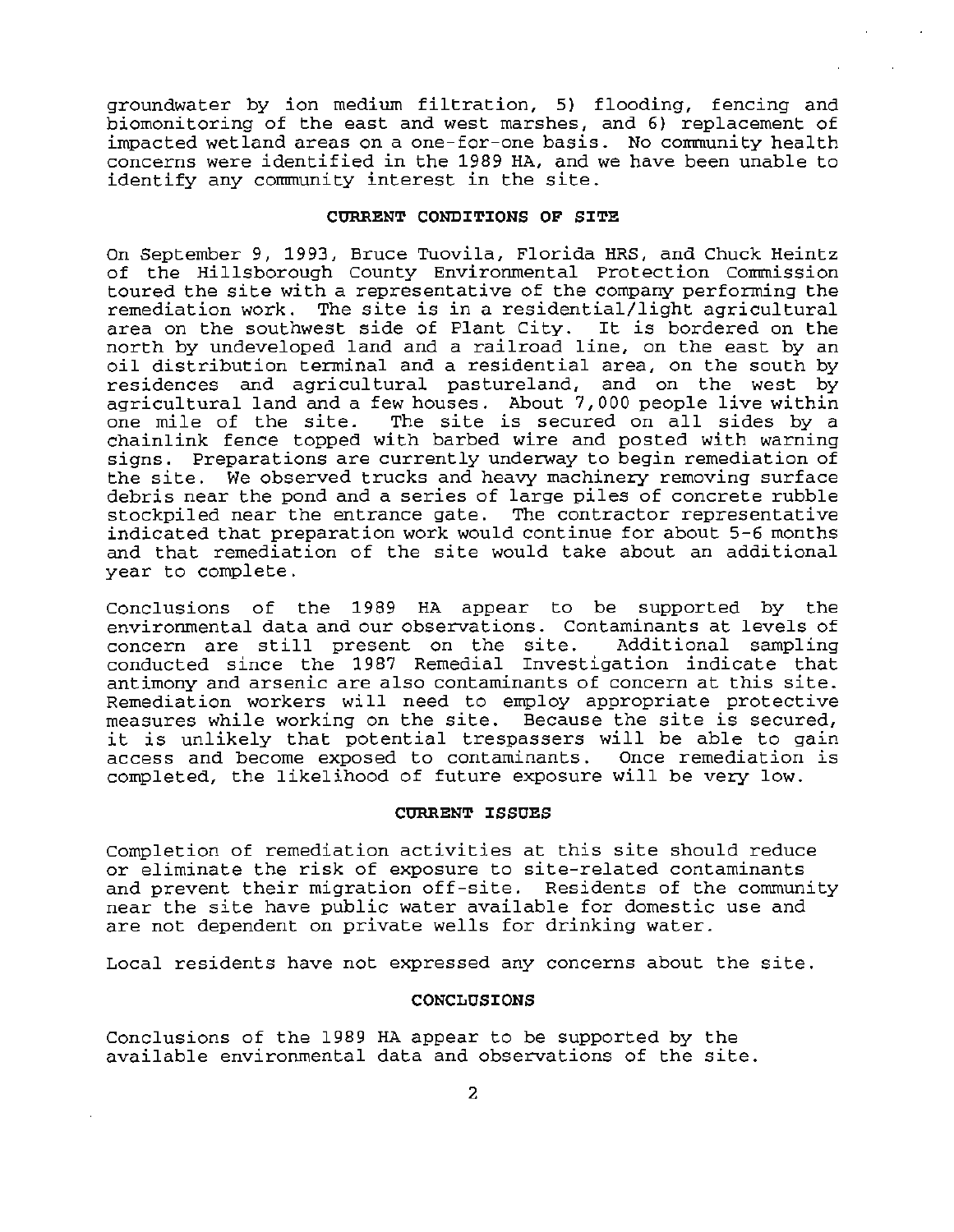Remedial action plans will address the recommendation in the HA for minimizing worker exposure during remediation. The remaining recommendations concerning additional groundwater and off-site soil sampling have not been addressed in the remedial action plan. However, public water is available to the local community. On-site groundwater, soil, sediment, and surface water appear to have been adequately characterized. Once the remediation of this site is completed, the potential for future exposure to contaminants should be very low.

#### **RECOMMENDATIONS**

Because it does not appear that this site will present a public health hazard once remediation is completed, we do not recommend a full public health assessment. However, we recommend that additional off-site surface soil samples be analyzed to determine the exposure potential to residents of the community near the<br>site. Testing of the deep aguifers does not appear to be Testing of the deep aquifers does not appear to be necessary since no contamination has been found and there are no private drinking water wells near the site. We also recommend that ATSDR and Florida HRS be kept informed about the progress of remediation at the site and be provided with copies of all environmental data collected as part of the remediation. Florida HRS will review this information, monitor community interest in the site, and determine the appropriateness of a reevaluation of the health hazard this site may represent after remediation is completed.

#### Health Activities Recommendation Panel Recommendations:

The data and information developed in the Site Review and Update have been evaluated to determine if follow-up actions may be indicated. No further public health actions are indicated at this time.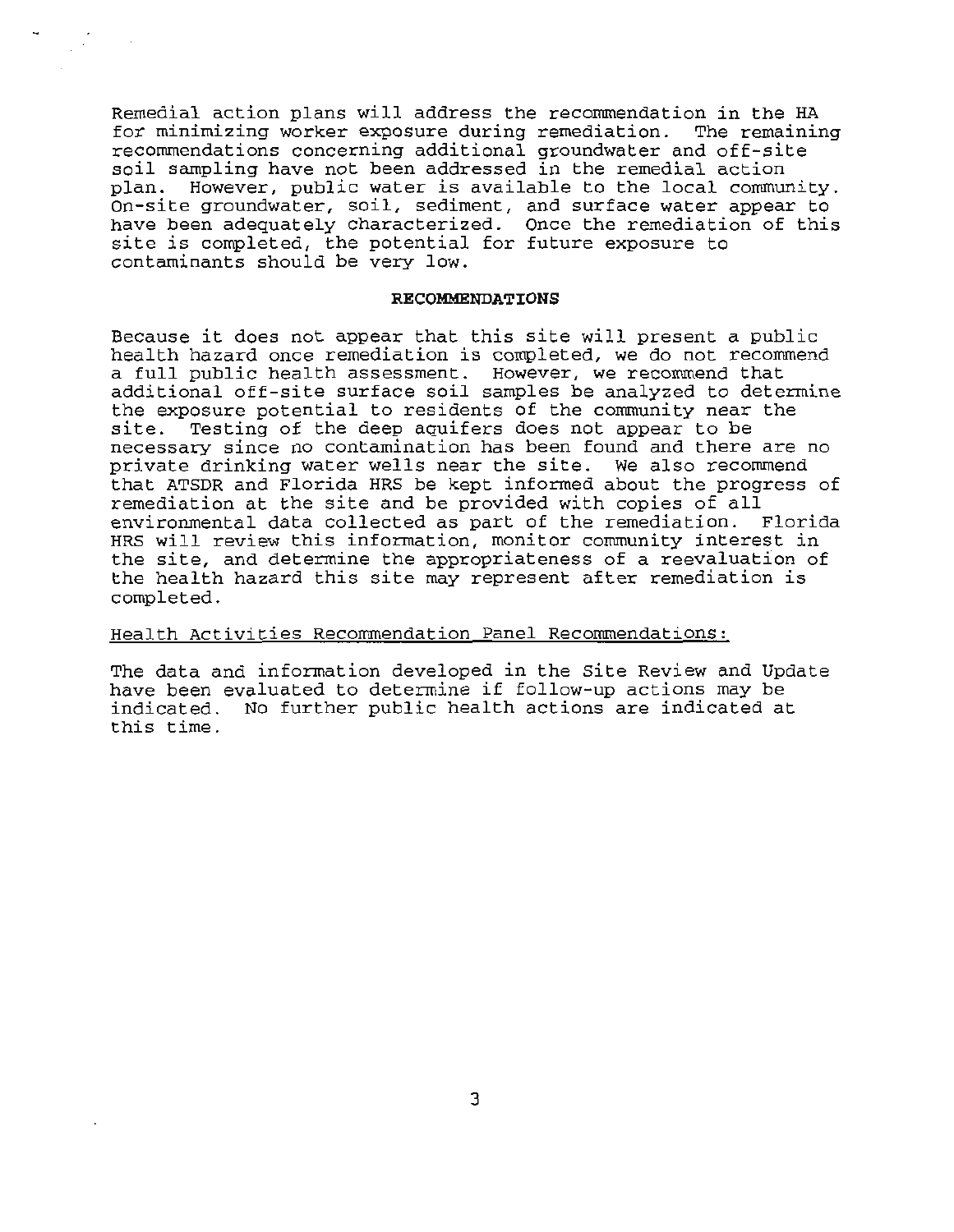#### **DOCUMENTS REVIEWED**

Documents reviewed by Florida HRS for this summary are as follows :

1. Woodward-Clyde Consultants. Remedial Investigation Report, Schuylkill Metals Facility, Plant City, Florida, December 1987 .

2. Woodward-Clyde Consultants. Feasibility Study Report, Revision 1, Schuylkill Metals Facility, Plant City, Florida, July 5, 1988, revised August 1, 1989.

3 . ATSDR. Health Assessment for Schuylkill Metals Corporation Site, Plant City, Florida, April 24, 1989.

4. EPA. Final Report Schuylkill Metals, Plant City, Florida, May 1989.

5. Record of Decision, Schuylkill Metals Corporation, Plant City, Hillsborough County, Florida, September 28, 1990 .

6. EPA. Consent Decree, United States of America v. Schuylkill Metals of Plant City, et. al., March 11, 1991.

Preparer of the report: Bruce J. Tuovila, M.S. Environmental Specialist III Toxicology and Hazard Assessment Florida Department of Health and Rehabilitative Services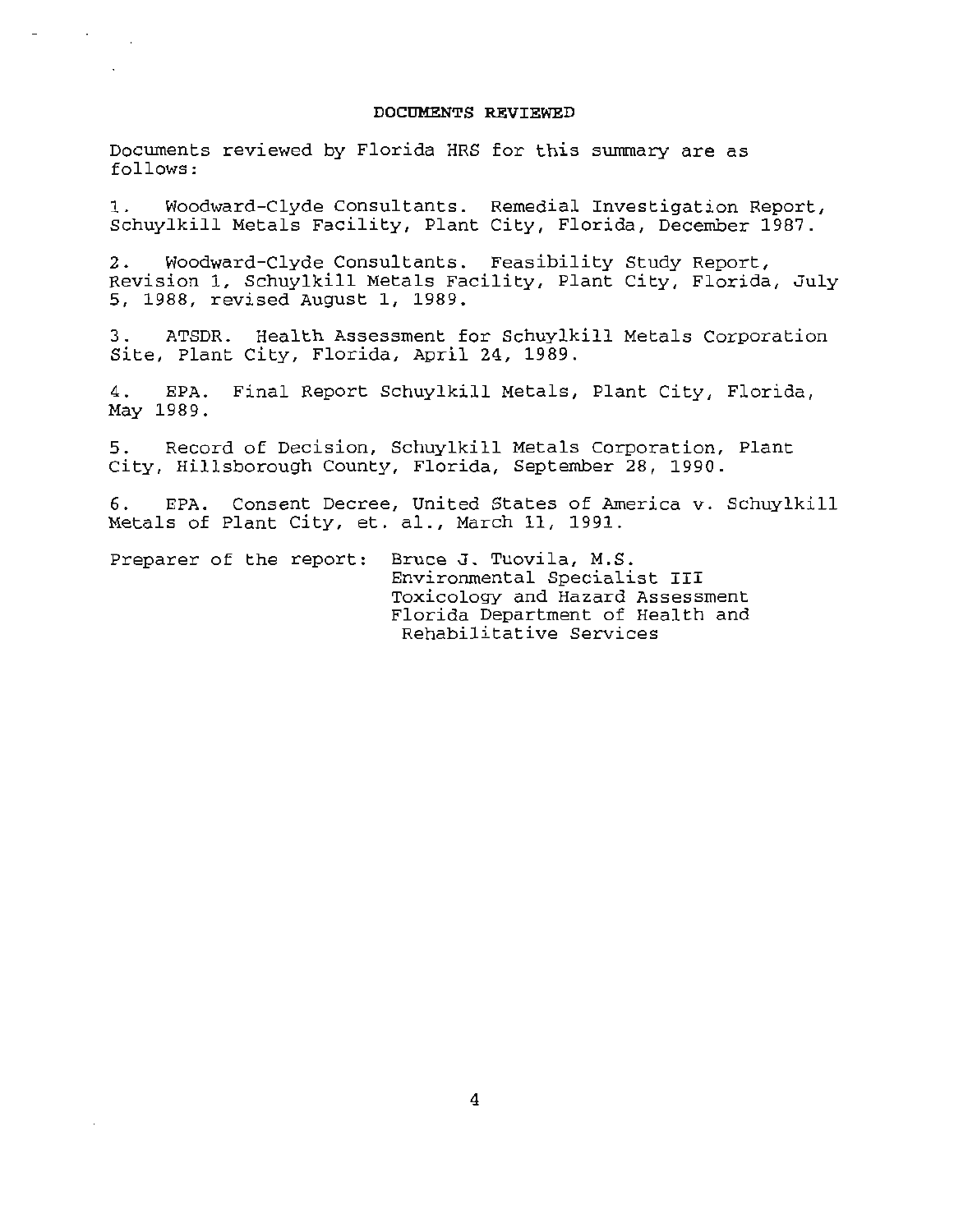

Figure 1. Map Showing Location of Hillsborough County

Ÿ.

 $\mathcal{A}$ 

J.

 $\sim$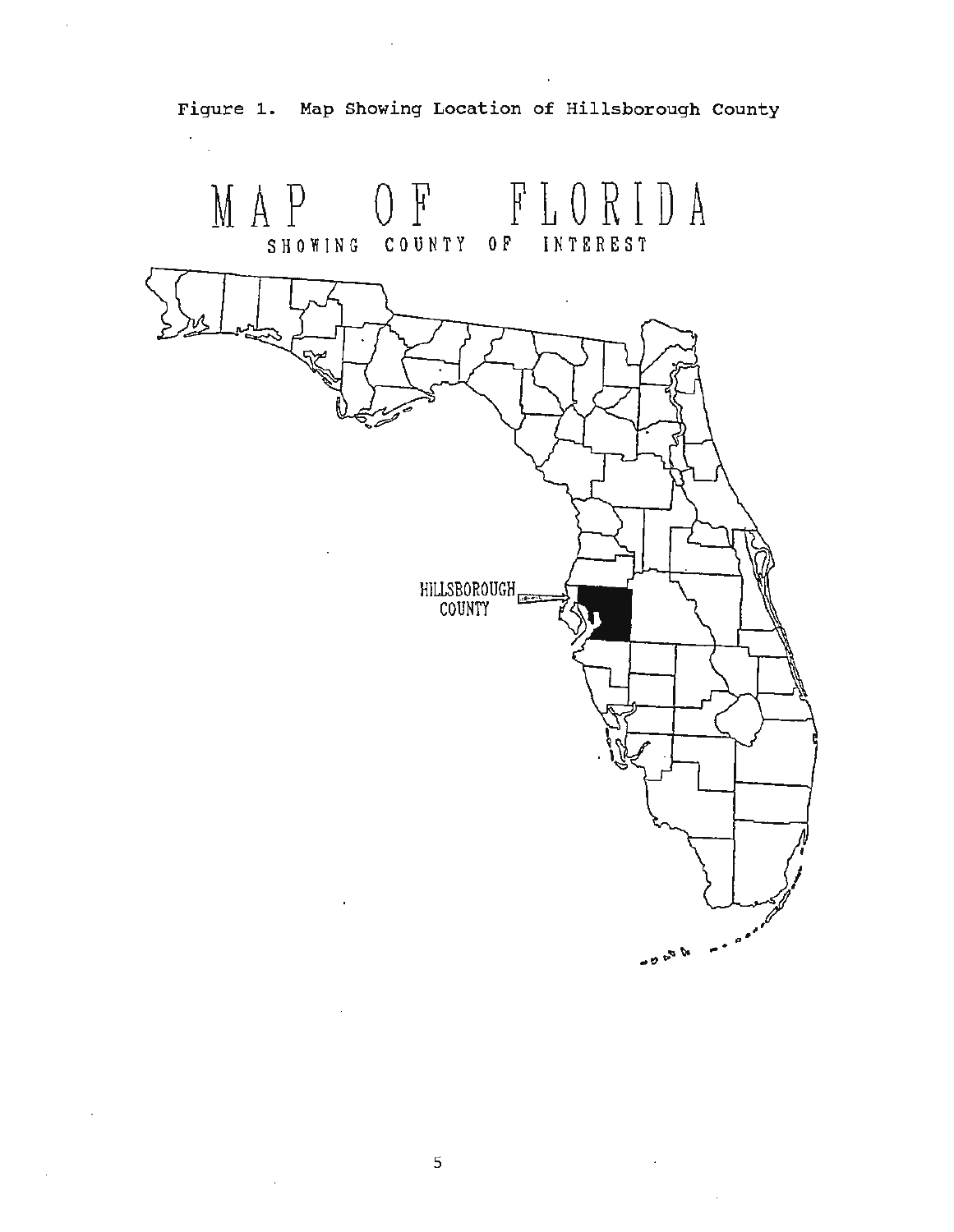

Figure 2. Map Showing Approximate Location of Schuylkill Metals<br>Corporation



 $6\overline{6}$